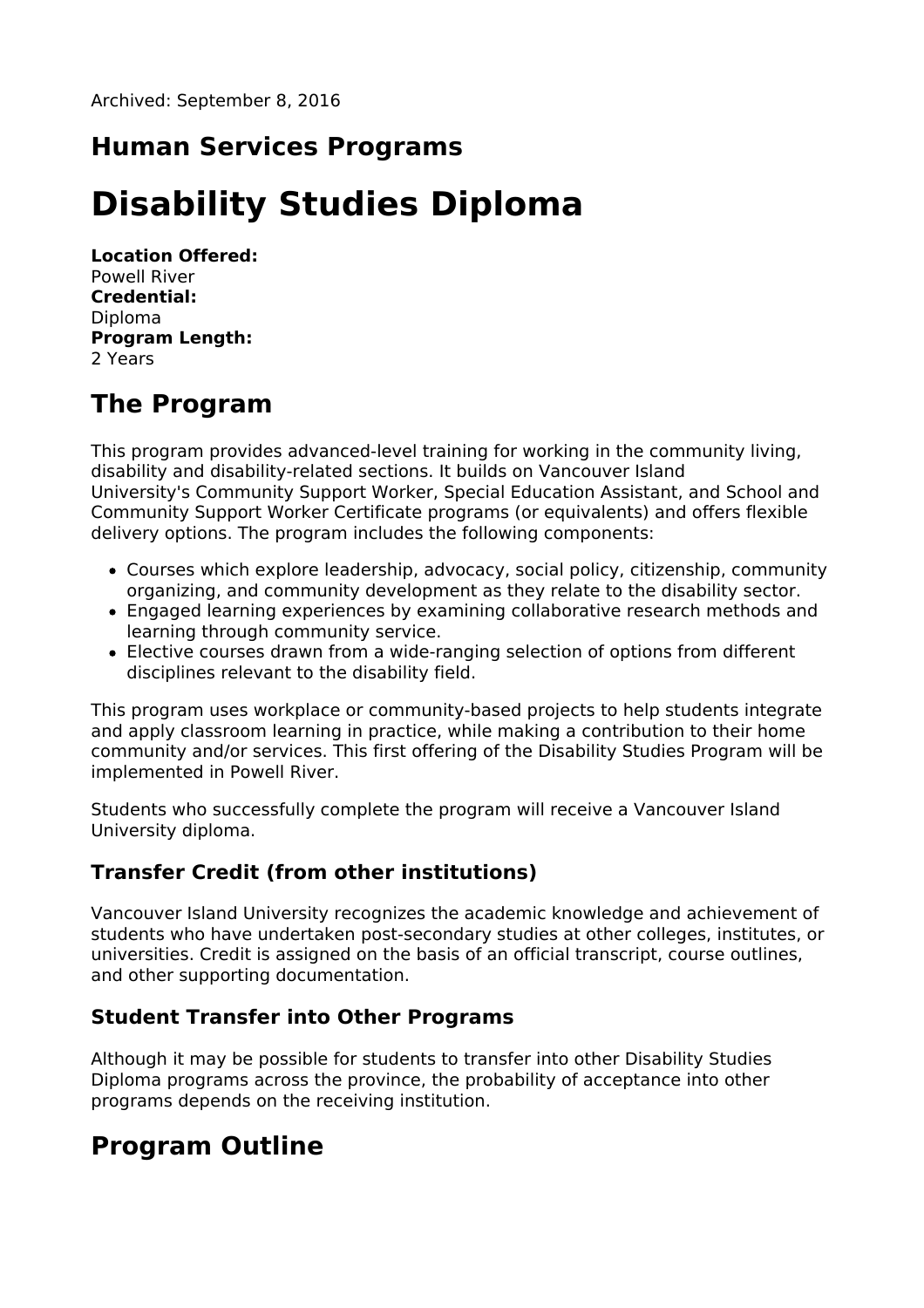| Year 1                                                                | <b>Credits</b> |
|-----------------------------------------------------------------------|----------------|
| CYC 252A - (Interpersonal Communication Skills)                       |                |
| SCSW 110 - (Foundations for Practice)                                 | 3              |
| SCSW 120 - (Citizenship and Human Rights)                             | 3              |
| SCSW 140 - (Understanding & Supporting Behaviour Across the Lifespan) | 3              |
| SCSW 160 - (Applied Professional Practice II)                         | 3              |
| SCSW 170 - (Challenging Conditions)                                   | 3              |
| SCSW 190 - (Practicum: Community-Based)                               |                |
| Degree English Requirements*                                          | 3              |
| Elective**                                                            | 3              |
| Elective***                                                           | 3              |
| <b>Total credits</b>                                                  | 30             |

\* LBST 111 (6 credits) and LBST 112 (6 credits) meet both the English and elective requirements.

\*\* Students may choose any academic course to fulfill this requirement. Students should choose courses that will assist in understanding people and their environments. The elective may be taken in any semester.

\*\*\* Students choose one elective from Humanities and Social Sciences (e.g. Anthropology, First Nations Studies, Global Studies, History, Sociology, Women's Studies.

| Year 2                                                                       | <b>Credits</b> |
|------------------------------------------------------------------------------|----------------|
| DIDS 210 - (Leadership, Advocacy, and Social Policy)                         |                |
| DIDS 220 - (Action Research and Learning in Community)                       | 3              |
| DIDS 230 - (Practicum)                                                       | 3              |
| PSYC 111 - (Contemporary Psychology I) or PSYC 131 - (Child Development I)   |                |
| PSYC 112 - (Contemporary Psychology II) or PSYC 132 - (Child Development II) |                |
| SCSW 130 - (Teaching and Learning Strategies)                                | 3              |
| SCSW 150 - (Applied Professional Practice I)                                 |                |
| SSER 250 - (Community Development)                                           | з              |
| Degree English Requirements*                                                 | 3              |
| Elective**                                                                   | 3              |
| <b>Total credits</b>                                                         | 30             |

\* LBST 111 (6 credits) and LBST 112 (6 credits) meet both the English and elective requirements.

\*\* Students choose one elective from Humanities and Social Sciences (e.g. Anthropology, First Nations Studies, Global Studies, History, Sociology, Women's Studies.

## **Completion Requirements**

To be eligible for a Disability Studies Diploma, students must:

- Complete all of the required program courses and obtain a minimum "C" grade in every course.
- Achieve a passing grade in the practicum course.
- Complete all requirements within 5 years.

## **Admission Requirements**